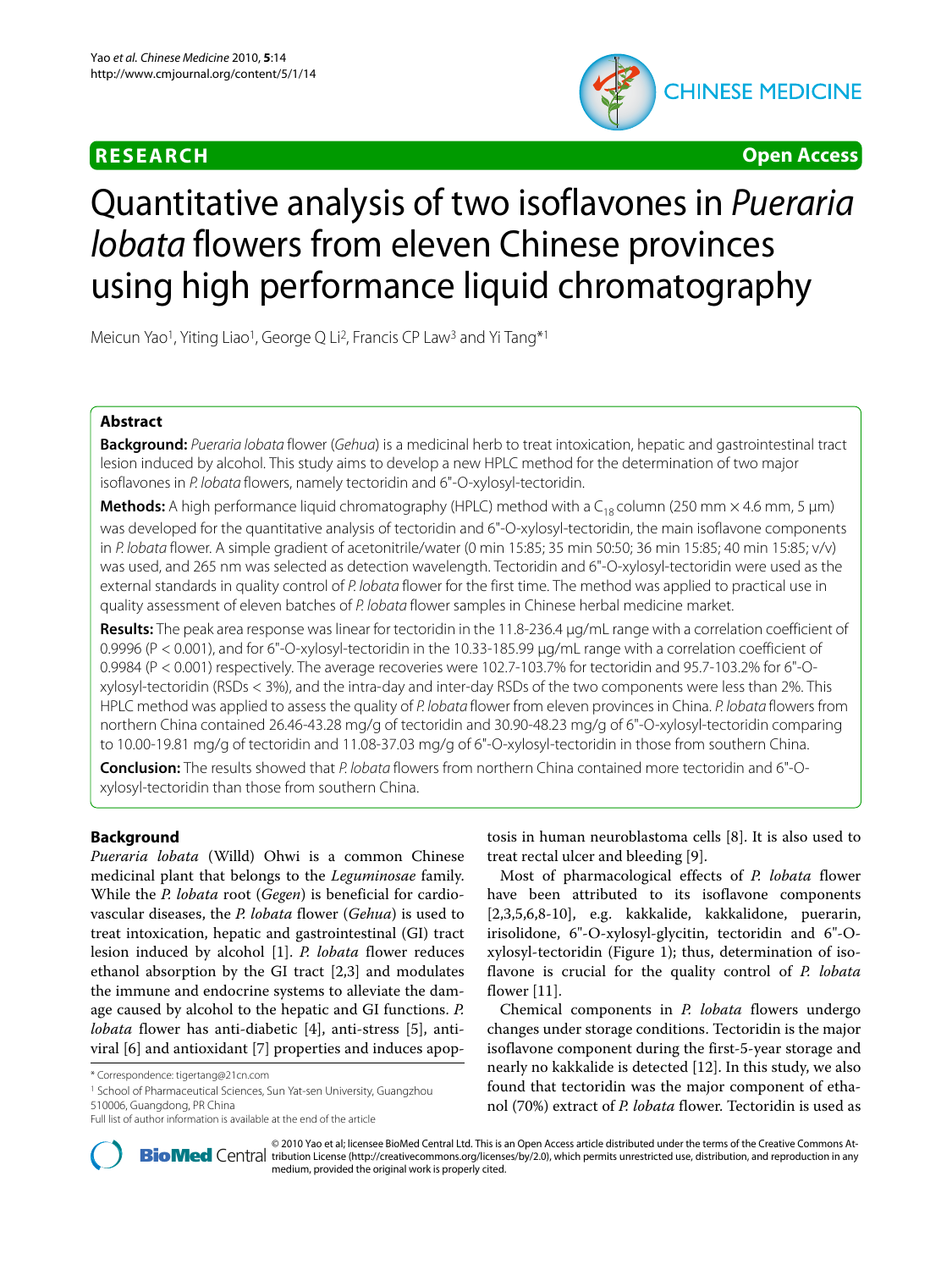<span id="page-1-0"></span>

a marker compound for the quality evaluation of *Belamcanda chinensis* in the Chinese Pharmacopoeia [\[13](#page-6-6)]. While tectoridin is not a characteristic component of *P. lobata* flower, it may be used as the marker compound for *P. lobata* flowers. Tectorigenin, the major metabolite of tectoridin, showed potent pharmacological effects on ethanol-induced diseases [[2,](#page-5-1)[5,](#page-5-4)[8\]](#page-6-1).

Several methods with isoflavone determination for *P. lobata* flower have been reported [[12](#page-6-5),[14-](#page-6-7)[16](#page-6-8)]. For example, an ultraviolet (UV) spectrophotometry method to determine the isoflavone content with kakkalide as the marker was developed [\[16](#page-6-8)]. However, puerarin is often used instead of kakkalide in China where kakkalide is not widely available. The UV method is not satisfactory as the maximum absorbance wavelength of puerarin (250 nm) is different from that of kakkalide (270 nm). A high performance liquid chromatography (HPLC) analysis with chloroform, methanol and distilled water was used to determine the freshness of *P. lobata* flower [\[12](#page-6-5)]. Another HPLC method with isoflavones genistin and genistein as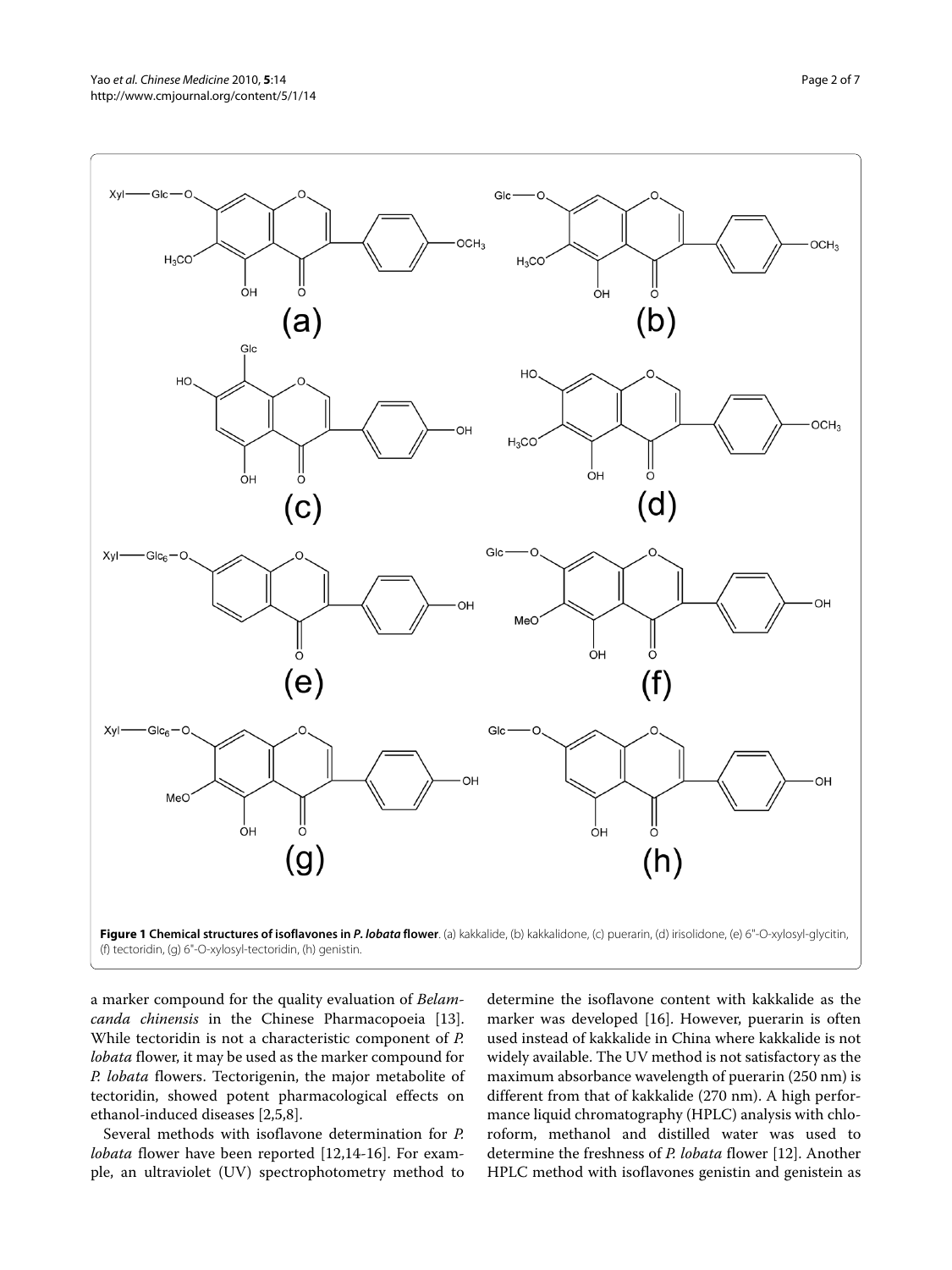external standards was developed for quality control of the three isoflavones in *P. lobata* flower, namely 6"-Oxylosyltectoridin, tectoridin and tectorigenin [\[15\]](#page-6-9).

A new HPLC analytical method was developed in this study, which was with a reversed phase column and a UV detector for the quantitative determination of the two major isoflavones in *P. lobata* flower, namely tectoridin and 6"-O-xylosyl-tectoridin. The same kinds of isoflavone standards were used as the external standards, whereby two major isoflavones from eleven batches of *P. lobata* flowers were determined.

# **Methods**

#### **Materials and chemicals**

*P. lobata* flowers from eleven provinces in China were purchased from Guangzhou Medicinal Materials Co. (Guangzhou, China). The samples were from eleven locations of production, namely Hebei, Shanxi, Shandong, Henan, Jiangsu, Anhui and Hubei (provinces in northern China) as well as Jiangxi, Hunan, Guangxi and Guangdong (provinces in southern China). The authenticity of production were certified by Jun Wang, Associate Professor, School of Pharmaceutical Sciences, Sun Yat-sen University (Guangzhou, China), by observation of the shapes and microscopic characteristics, and properties tests according to Guangdong Chinese Materia Medica Standards [\[17](#page-6-10)]. Voucher specimens were deposited in the School of Pharmaceutical Sciences, Sun Yat-sen University (Guangzhou, China).

Reference standards of tectoridin and 6"-O-xylosyl-tectoridin were purchased from the National Institute for the Control of Pharmaceutical and Biological Products of China (Beijing, China). The purity for all reference standards was over 99%. HPLC grade acetonitrile, methanol and analytical grade ethanol for isoflavones extraction were obtained from Hanbang Chemical Reagent Co. (China). HPLC-grade water was obtained from Millipore Elix 3 Progard 2 Water System (Millipore, USA).

#### **Preparation of standard solutions**

Stock solution of tectoridin (236.4 μg/mL) was prepared by dissolving 11.82 mg of tectoridin in 50 mL of 80% (v/v) methanol solution. Stock solution of 6"-O-xylosyl-tectoridin (186.0 μg/mL) was prepared by dissolving 9.3 mg of 6"-O-xylosyl-tectoridin in 50 mL of 80% (v/v) methanol solution. The stock solutions were stored at 4°C and used within one month. Working solutions were prepared by serial dilutions of the stock solution; 47.3, 94.6, 189.1 μg/ mL of tectoridin and 37.2, 148.8, 186.0 μg/mL of 6"-Oxylosyl-tectoridin were used as the quality control solutions. The standard curve was plotted according to the linear least-squares using the peak areas (Excel 2000, Microsoft, USA).

#### **Sample preparation**

Dry samples were pulverized to fine powder, 8 g of which was accurately weighed and immersed in 80 mL of 70% (v/v) ethanol solution for 60 minutes. It was then refluxed in a water bath (88°C) for 60 minutes and filtered; the residue was further refluxed twice in 64 mL of 70% (v/v) ethanol solution for 60 minutes under the same condition. Combined filtrates were evaporated to dryness and further vacuum dried in an oven. About 20 mg of the powder was dissolved in 50 mL of 80% (v/v) methanol with sonication. Once cooled to room temperature, the sample solution was filtered through a 0.45 μm syringe membrane filter (Millipore, USA). The filtrate (10 μL) was injected into Waters 717-1525-2996 HPLC system (Waters, USA) for analysis.

# **Statistical analysis**

Linearity analysis was performed according to linear least-squares regression with Excel 2000 (Microsoft, USA). Calculation of relative standard deviation (RSD) was also carried out with Excel 2000 (Microsoft, USA). One-way ANOVA ( $\alpha$  = 0.05) was applied in the means comparison of extraction yields and isoflavone determination results of samples from northern and southern provinces with SPSS 16.0 (IBM, USA).  $P < 0.05$  was considered statistically significant.

#### **Instruments and the chromatographic conditions**

The Waters HPLC system was equipped with a binary pump, auto-sampler and Waters 2487 dual wavelengths absorbance detector (Waters, USA). All separations were performed on a GRACE  $C_{18}$  column (250 mm × 4.6 mm, 5 μm) (W.R. Grace, USA). Mobile phase was a gradient of acetonitrile/water (0 min 15:85; 35 min 50:50; 36 min 15:85; 40 min 15:85; v/v). Flow rate was 0.8 mL/min. Quantification was performed with a UV detector (Waters, USA) at 265 nm. Injection volume was 10 μL. There was a 10-minute interval between sample injections. The column was kept at ambient temperature.

# **Calibration**

Obtained with seven concentrations in triplicates, the calibration curve was plotted according to the linear regression analysis of the integrated peak areas (*y-axis*) versus concentrations (*x-axis*, μg/ml) of tectoridin and 6"-O-xylosyl-tectoridin. Limit of detection (LOD) and limit of quantification (LOQ) were determined with standard solution at a signal-to-noise ratio of three and ten respectively.

# **Precision**

We studied the intra-day and inter-day variability to evaluate the precision of the method. Three solutions (high, medium and low concentrations) containing 30.5, 60.9, 118.5 μg/mL of tectoridin and 38.1, 69.4, 129.7 μg/mL of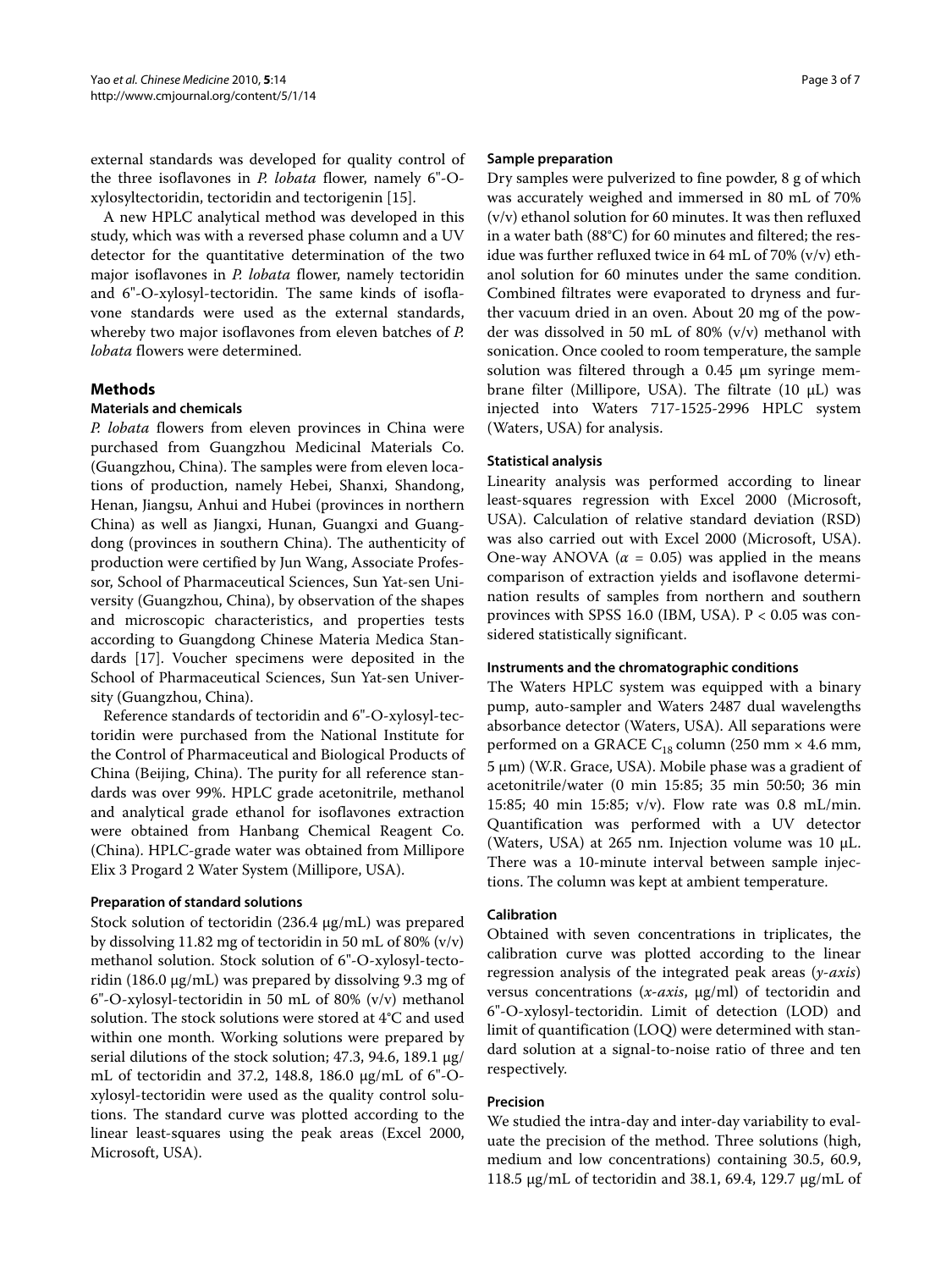6"-O-xylosyl-tectoridin were prepared. The quantity of each component was determined by the respective calibration curve. RSD was used to measure precision. The inter-day reproducibility test was carried out on three different days.

#### **Repeatability**

Six independently prepared extracts of *P. lobata* flower from Henan province, China were analyzed and the repeatability was assessed by calculating the RSDs in six measurements.

#### **Recovery**

Recovery studies were carried out by spiking three concentrations of mixed standards of tectoridin and 6"-Oxylosyl-tectoridin to the *P. lobata* flower sample from Henan. The spiked samples were extracted and analyzed. Recovery (%) =  $(A_s-A)/A_a$  \*100%. A<sub>s</sub> refers to the amount of tectoridin or 6"-O-xylosyl-tectoridin found after spiking of the mixed standards whereas A refers to the amount of those found before spiking. And A<sub>a</sub> refers to the amount of reference standards actually added to the sample. The average recoveries of every spiking concentration and the RSDs of recoveries in each concentration groups were calculated.

#### **Results**

#### **Optimization of the chromatographic conditions**

Ultraviolet scanning from wavelength 200 nm to 400 nm was carried out for *P. lobata* flower 70% ethanol extract and tectoridin standard 80% (v/v) methanol solution. Both showed maximum absorbance at 265 nm, which was different from those of kakkalide (270 nm) and puerarin (250 nm), indicating that tectoridin was more representative for total isoflavone of *P. lobata* flower than puerarin.

The composition of the mobile phase was optimized by comparing solvents and gradient profiles. The methanol mobile phase showed a baseline drift whereas acetonitrile mobile phase produced better separation and shorter run time. Retention time  $(t_R)$  of tectoridin and 6"-O-xylosyltectoridin were 22.4 min and 18.2 min with methanol/ water as mobile phase, whereas  $t_R$  of the two isoflavone were 17.7 min and 15.6 min respectively with acetonitrile/water. Samples were eluted with a linear gradient from 15% to 50% acetonitrile/water over 35 min, then from 50% back to 15% over 36 min. The column was then washed for 4 min with this mobile phase ratio to the original conditions. Each HPLC run was within 40 minutes.

Resolutions between tectoridin, 6"-O-xylosyl-tectoridin and other peaks were larger than 1.5 (Figure [2\)](#page-4-0).

#### **Calibration, LOD and LOQ**

The integrated chromatographic peak areas were plotted against the corresponding concentration of the standard solutions to obtain the calibration curves. The peak area response was linear for tectoridin in the 11.8-236.4 μg/ mL range with a correlation coefficient of 0.9996 (P < 0.001), and for 6"-O-xylosyl-tectoridin in the 10.33- 185.99 μg/mL range with a correlation coefficient of 0.9984 ( $P < 0.001$ ) respectively. The regression equations for the linear portion of the standard curve of tectoridin and 6"-O-xylosyl-tectoridin were  $y = 34920x - 1156.5$  and  $y$  $= 30731x-216635$  respectively (*y* refers to the peak area, *x* concentration of the reference).

The LOD and LOQ for tectoridin were 24 ng/mL and 60 ng/mL, 80 and 332 ng/mL for 6"-O-xylosyl-tectoridin respectively.

The results indicated a linear correlation between the peak area and concentration. Moreover, the method was sufficiently sensitive for the determination.

#### **Precision**

The instrument precision was assessed with intra-day and inter-day analyses using six injections of the standard solutions in duplicates. The intra-day and inter-day RSDs of the two components were less than 2% (Table 1).

#### **Repeatability**

RSDs of tectoridin and 6"-O-xylosyl-tectoridin of six independently prepared extracts of *P. lobata* flower from Henan were 0.90% and 0.78% respectively, indicating that the conditions used in the quantitative analysis were satisfactory.

#### **Recovery**

Aliquots of the two isoflavone standards were added to *P. lobata* flower from Henan. The mixtures were then extracted and analyzed with the described HPLC method. The average recoveries were 102.7-103.7% for tectoridin and 95.7-103.2% for 6"-O-xylosyl-tectoridin  $(RSDs < 3%)$ , indicating that the method was sufficiently accurate for the determination.

#### **Sample analysis**

Means comparison of extraction yields and isoflavone determination results was performed according to oneway ANOVA. No significant difference in extraction yield was found among samples from the eleven provinces ( $P =$ 0.096), and extracts from northern China contained more isoflavones than those from southern China (P < 0.001 for tectoridin and  $P = 0.023$  for 6"-O-xylosyl-tectoridin) whereas extracts from Guangdong had less tectoridin but more 6"-O-xylosyl-tectoridin comparing to those from northern China (Table 2).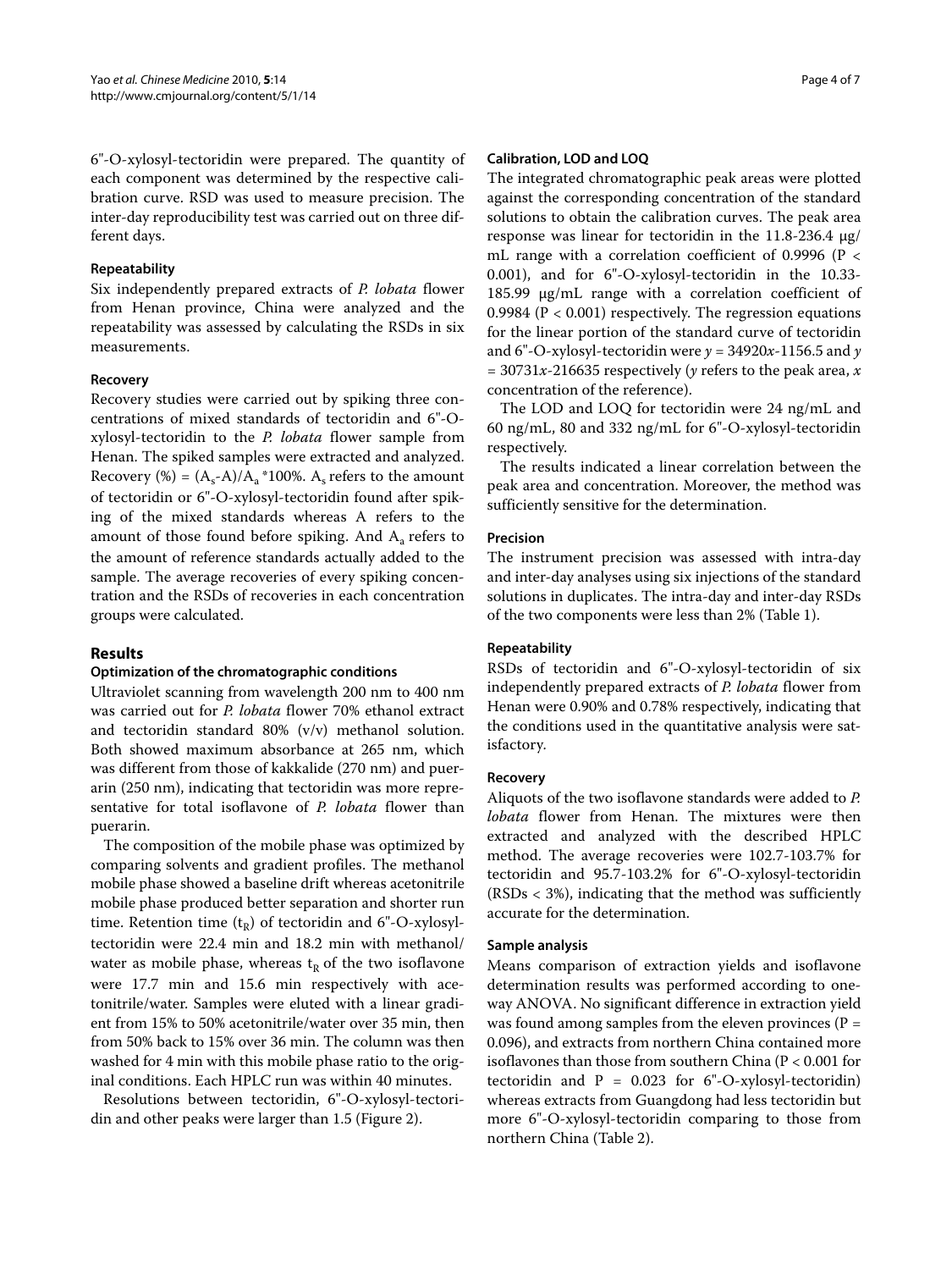<span id="page-4-0"></span>

# **Discussion**

The HPLC method developed in this study demonstrated better separation of isoflavones and better peak shapes than those offered in previous studies [[12](#page-6-5)]. Moreover, the detection wavelength described in a previous study was 262 nm [\[15\]](#page-6-9) whereas this study found that 265 nm was the maximum absorbance wavelength for both *P. lobata*

flower extract and tectoridin standard solution. Therefore, tectoridin was more representative for total isoflavones of *P. lobata* flower and 265 nm as the detection wavelength was better than 262 nm.

In Chinese medicine, medicinal herbs with high quality and efficacy from certain geographical locations are referred to as *Daodi* ('genuine'). For example, *Frifllaria*

| Table 1: Precision of determination for the standards of two major isoflavones |  |
|--------------------------------------------------------------------------------|--|
|--------------------------------------------------------------------------------|--|

| <b>Compounds</b>        | Concentration<br>$(\mu g/mL)$ | Intra-day RSD%<br>$(n = 6)$ | Inter-day RSD%<br>$(n = 6)$ |  |
|-------------------------|-------------------------------|-----------------------------|-----------------------------|--|
| <b>Tectoridin</b>       | 30.5                          | 1.90                        | 1.97                        |  |
|                         | 60.9                          | 1.03                        | 1.86                        |  |
|                         | 118.5                         | 0.82                        | 1.52                        |  |
| 6"-O-xylosyl-tectoridin | 38.1                          | 1.65                        | 1.98                        |  |
|                         | 69.4                          | 0.78                        | 1.95                        |  |
|                         | 129.7                         | 0.72                        | 1.41                        |  |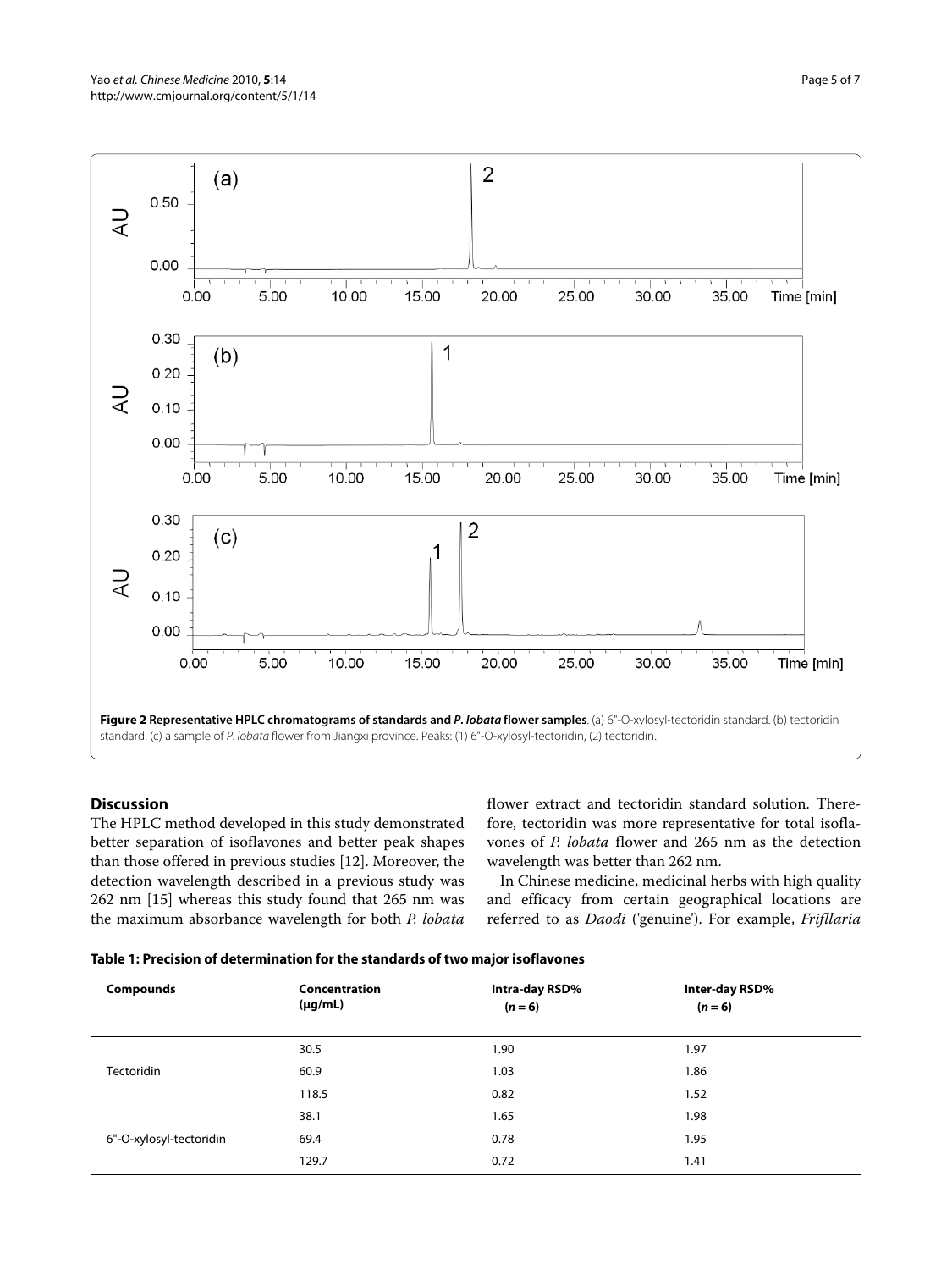| <b>Province</b>                | <b>Extraction yield (%)</b> | Tectoridin (mg/g, $n = 3$ ) | 6"-O-xylosyl-tectoridin (mg/g, $n = 3$ ) |
|--------------------------------|-----------------------------|-----------------------------|------------------------------------------|
| Hebei                          | 31.04                       | 40.35 (0.88)                | 39.03 (0.77)                             |
| Shanxi                         | 31.10                       | 38.26 (0.90)                | 41.89 (0.74)                             |
| Shandong                       | 33.78                       | 26.46 (0.78)                | 30.90 (0.72)                             |
| Henan                          | 32.02                       | 43.28 (0.79)                | 38.43 (0.82)                             |
| Jiangsu                        | 31.16                       | 36.92 (0.83)                | 32.69 (0.43)                             |
| Anhui                          | 33.32                       | 30.50 (0.69)                | 30.63 (0.63)                             |
| Hubei                          | 34.85                       | 30.48 (0.60)                | 48.23 (0.95)                             |
| Jiangxi                        | 34.24                       | 10.00(0.14)                 | 18.61 (0.26)                             |
| Hunan                          | 31.70                       | 19.81 (0.44)                | 25.91 (0.31)                             |
| Guangxi                        | 32.80                       | 14.47 (0.26)                | 11.08 (0.25)                             |
| Guangdong                      | 32.85                       | 14.85 (0.28)                | 37.03 (1.05)                             |
| $\sim$ $\sim$ $\sim$<br>$\sim$ | $\sim$                      | .                           | $\overline{a}$                           |

# **Table 2: Determination of tectoridin and 6"-O-xylosyl-tectoridin in P. lobata flowers from eleven Chinese provinces**

Extraction yield is the ratio of the amount of dry extract actually obtained, to the amount of dry herb samples used for extraction. Data are expressed as mean (SD).

SD: standard deviation

Means comparison was performed according to one-way ANOVA with  $a = 0.05$ .

P > 0.05 for comparing extraction yields.

P < 0.05 for comparing two major isoflavones in samples from northern and southern provinces.

*thuubergii* Miq. (*Zhebeimu*), a cough medicine, is only considered *Daodi* if it is from Zhejiang province, China [[1\]](#page-5-0). However, no such preferential origin is currently available for *P. lobata* flowers. The present study suggests that *P. lobata* flowers from northern China may be preferred to those from southern China.

Large-scale studies with more samples will have to be carried out to confirm this variation in isoflavones of *P. lobata* flower, which is likely to have an impact on the improvement in quality and efficacy of the medicines prepared from this herb.

#### **Conclusion**

The present study develops a new HPLC method for the determination of the two main isoflavones in *P. lobata* flowers, namely tectoridin and 6"-O-xylosyl-tectoridin. The results showed that *P. lobata* flowers from northern China contained more tectoridin and 6"-O-xylosyl-tectoridin than those from southern China.

#### **Competing interests**

The authors declare that they have no competing interests.

#### **Authors' contributions**

MY and YT conceived, designed and coordinated the study. MY developed the HPLC method. YL collected the materials, helped develop the HPLC method, analyzed the samples and drafted the manuscript. GQL and FCPL helped design and improved the study, drafted the manuscript and gave many important advices on research methodology. All authors read and approved the final version of the manuscript.

#### **Acknowledgements**

This work was supported by the 2008 Fund of Open Laboratory at the Sun Yatsen University (Guangzhou, China) and was partially supported by the National

Institute of Complementary Medicine (Sydney, Australia). The authors would like to thank Jun Wang, School of Pharmaceutical Sciences, Sun Yat-sen University (Guangzhou, China) for his assistance in authenticating the P. lobata flowers and confirming their origins.

#### **Author Details**

1School of Pharmaceutical Sciences, Sun Yat-sen University, Guangzhou 510006, Guangdong, PR China, 2Herbal Medicines Research and Education Centre, Faculty of Pharmacy, University of Sydney, NSW 2006, Australia and 3Department of Biological Sciences, Simon Fraser University, Burnaby, BC V5A 1S6, Canada

#### Received: 16 December 2009 Accepted: 23 April 2010 Published: 23 April 2010

#### **References**

- <span id="page-5-0"></span>1. Chinese Herbal Medicine Editorial Board of State Administration of Traditional Chinese Medicine: Chinese Herbal Medicine. Shanghai 1999.
- <span id="page-5-1"></span>2. Lee HW, Choo MK, Bae EA, Kim DH: β-Glucuronidase inhibitor tectorigenin isolated from the flower of Pueraria thunbergiana protects carbon tetrachloride induced liver injury**.** Liver Int 2003, 23(4):221-226.
- <span id="page-5-2"></span>3. Han YO, Han MJ, Park SH, Kim DH: Protective effects of kakkalide from Flos Puerariae on ethanol-induced lethality and hepatic injury are dependent on its biotransformation by human intestinal microflora**.** J Pharmacol Sci 2003, 93(3):331-336.
- <span id="page-5-3"></span>4. Choi J, Shin MH, Park KY, Lee KT, Jung HJ, Lee MS, Park HJ: Effect of kaikasaponin III obtained from Pueraria thunbergiana flowers on serum and hepatic lipid peroxides and tissue factor activity in the streptozotocin-induced diabetic rat**.** J Med Food 2004, 7:31-37.
- <span id="page-5-4"></span>5. Kang KA, Lee KH, Chae S, Zhang R, Jung MS, Kim SY, Kim HS, Kim DH, Hyun JW: Cytoprotective effect of tectorigenin, a metabolite formed by transformation of tectoridin by intestinal microflora, on oxidative stress induced by hydrogen peroxide**.** Eur J Pharmacol 2005, 519(1- 2):16-23.
- <span id="page-5-5"></span>Kim SY, Kim DH, Hyun JW, Henson JW, Kim HS: Irisolidone, an isoflavone metabolite, represses JC virus gene expression via inhibition of Sp1 binding in human glial cells**[.](http://www.ncbi.nlm.nih.gov/entrez/query.fcgi?cmd=Retrieve&db=PubMed&dopt=Abstract&list_uids=16630573)** Biochem Biophys Res Commun 2006, 344(1):3-8.